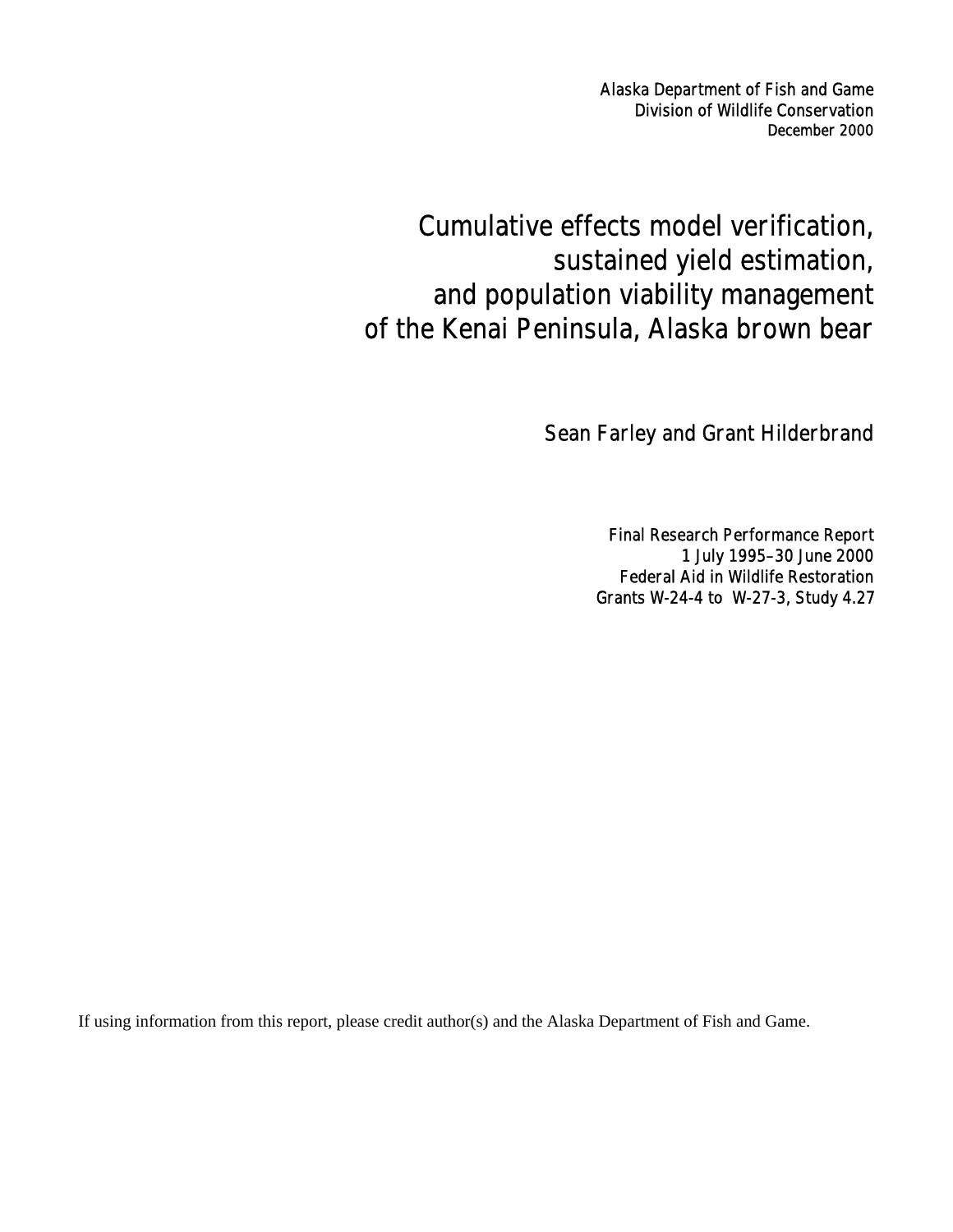# **FEDERAL AID FINAL RESEARCH PERFORMANCE REPORT 4.27**

**PROJECT TITLE:** Cumulative effects model verification, sustained yield estimation, and population viability management of the Kenai Peninsula, Alaska brown bear

**AUTHOR:** Sean Farley and Grant Hilderbrand

**COOPERATORS:** Kenai National Wildlife Refuge, United States Fish and Wildllife Service, U.S. Dept. of Interior; Chugach National Forest, U. S. Forest Service, U.S. Department of Agriculture; Kenai Fjords National Park, National Park Service, U.S. Department of Interior

**GRANTS AND SEGMENT NRS.: W-24-4–W-24-5 and W-27-1–W-27-3 SEGMENT PERIODS:** 1 July 1995–30 June 2000

**WORK LOCATION:** Kenai Peninsula **STATE:** Alaska

## **I. PROGRESS ON PROJECT OBJECTIVES**

- Objective 1. Evaluate a cumulative effects model developed by the Interagency Brown Bear Study Team. This objective requires the collection of large numbers of bear locations in identifiable habitat types. Thus, the first step for the project was to test the efficacy of PTT versus GPS-SOB radio collars. Through 1998 a mix of both collar types were deployed with variable success, however in 1999 we suffered a catastrophic failure of roughly 75% collars. Cumulative effects model evaluation will require many more bear locations than collected to date, so model testing has not yet begun.
- Objective 2. Identify critical components of brown bear habitat and movement corridors between these habitats. Bear location data continues to be collected. In addition, critical measures of bear body composition over time have been gathered showing where and when bears first begin to deposit critical fat stores for winter hibernation, as well as food sources.
- Objective 3. Estimate the survival rates of radio-collared female brown bears relative to human caused mortality. Survivorship of adult female brown bears was calculated to be  $0.9286$  (CI =  $0.7937-$ 1.0635; n = 14), 0.9355, (CI = 0.849–1.022; n = 31) and 0.9048 (CI = 0.816-0.9935; n = 42), and 0.875 (CI =  $0.7725-0.9775$ ; n = 40) for 1995, 1996, 1997 and 1998, respectively. Additional survivorship data were collected during the 1999 season during telemetry flights tracking radiocollared animals.
- Objective 4. Model the brown bear population to establish sustainable yield and assess population viability with the ultimate goal of developing a brown bear management plan. Survivorship of cubs of the year (COY) and yearlings were calculated for each year of the study. Data were collected from observations of litter size and reproductive success (i.e., cub disappearance over the summer) recorded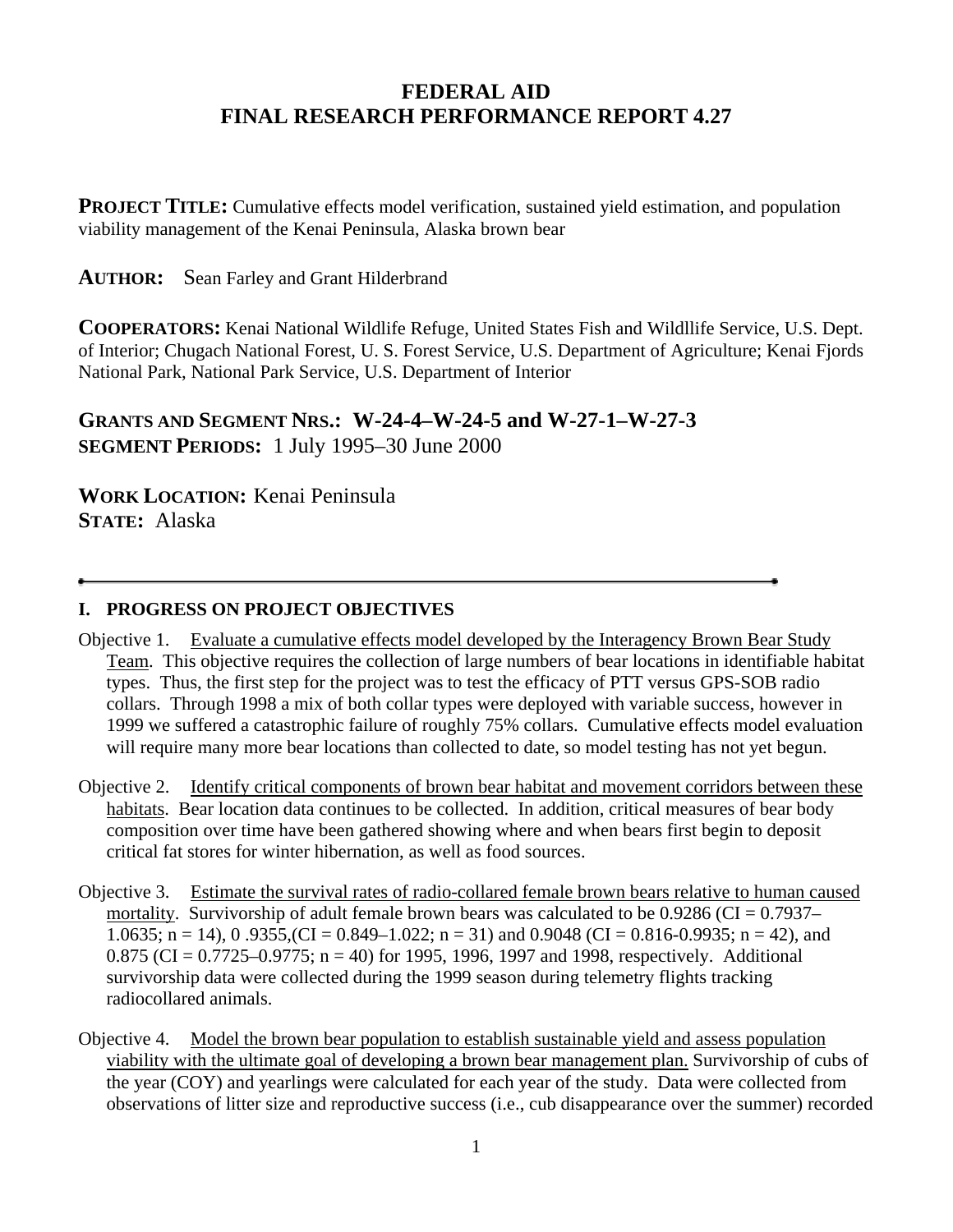from telemetry flights of radiocollared bears. This table summarizes the survivorship data through the 1997 field season:

| Year | COY             | 95% CI            | <b>Yearlings</b> | 95% CI            |
|------|-----------------|-------------------|------------------|-------------------|
| 1995 | $1.0000(3)^{a}$ | 1.0000-1.0000     | 0.4000(10)       | $0.0964 - 0.7036$ |
| 1996 | 0.7500(36)      | $0.6085 - 0.8915$ | 0.3333(9)        | $0.0253 - 0.6413$ |
| 1997 | 0.7317(41)      | $0.5961 - 0.8673$ | 0.7000(30)       | $0.5360 - 0.8640$ |
| 1998 | 0.7917(24)      | $0.6292 - 0.9541$ | 0.5313(32)       | 0.3583-0.7042     |

Survivorship of brown bear offspring on the Kenai Peninsula, Alaska.

<sup>a</sup> Number of individuals at start of year

Objective 5. Prepare a final report. This is the required final report.

- **II. SUMMARY OF WORK COMPLETED ON JOBS IDENTIFIED IN ANNUAL PLAN THIS PERIOD** Job 1. Evaluate a cumulative effects model developed by the Interagency Brown Bear Study Team. Twelve (12) GPS-SOB collars were deployed on 12 animals during the 1999 field season. Virtually all collars failed soon afterwards, and troubleshooting by the company pinpointed a faulty solder joint as the cause. Few location data were collected during this time, and because this was the final year for this project, the testing of the cumulative effects model has been rolled over into a new project (4.29).
- Job 2. Identify critical components of brown bear habitat and movement corridors between these habitats. The vegetation map needed for identifying bear habitats became available late in the year. Preliminary work was begun relating bear location data to physical characteristics from the map and from satellite imagery. Resource selection function parameters were used to classify areas of the Kenai Peninsula for their probability of use by bears; maps produced are included in the appended Conservation Assessment (appendices mailed separately because of size). In addition to these GIS exercises, a student completed his PhD relating seasonal variation of bear body composition to diet, as determined from stable isotope analyses. This work has produced several publications in peerreviewed journals, and reprint copies may be found in Appendix B.
- Job 3. Estimate the survival rates of radiocollared female brown bears relative to human-caused mortality. The draft of a manuscript that explores the dynamics of DLP kills is included in appendix C. This manuscript is in draft form and should not be cited at this time. The survivorship of radiocollared females was calculated for each year of the study and is included in the following table: